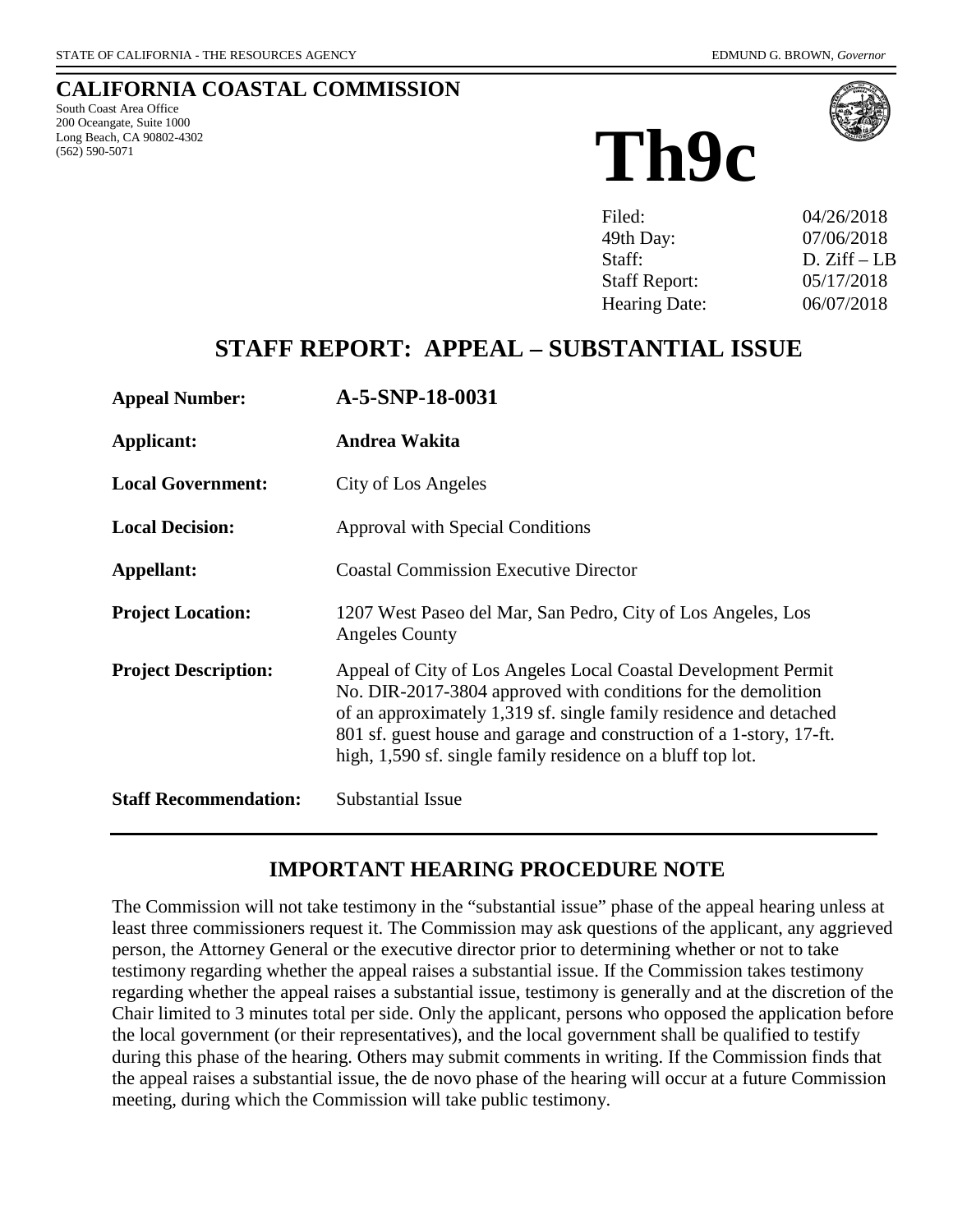#### **SUMMARY OF STAFF RECOMMENDATION**

The staff recommends that the Commission determine that a **substantial issue exists** with respect to the grounds on which the appeal has been filed for the following reasons: the project, as approved by the City of Los Angeles, raises substantial Coastal Act issues related to safety of development in a hazardous location and protection of natural landforms and public views. The applicant proposes to build a new single-family residence on a bluff top lot currently developed with a single family residence and a detached garage and guest house. In order for a coastal development permit to be granted, the development must be in conformity with Chapter 3 of the Coastal Act. In its analysis, the City failed to find that the structure is adequately set back from the bluff edge because issues such as the erosion rate and impacts to the geologic conditions on site due to the substantial amount of unpermitted development on the bluff slope were not addressed. In addition, no findings were made relating to the type of foundations proposed for the structure (including the use of caissons), the drainage on site, or erosion control measures during and after construction. The City also did not address view impacts of the proposed project from the public beach below, including views of structures potentially exposed due to erosion. Thus, the City failed to demonstrate that the proposed development would assure stability, not contribute to geologic instability to the site or surrounding area, minimize alteration of natural landforms and risks to life and property, and protect public views from the public beach below in conformance with Sections 30240(b), 30251, and 30253 of the Coastal Act. As approved by the City, this project raises substantial Coastal Act issues related to safety of development in a hazardous location and protection of natural landforms and public views.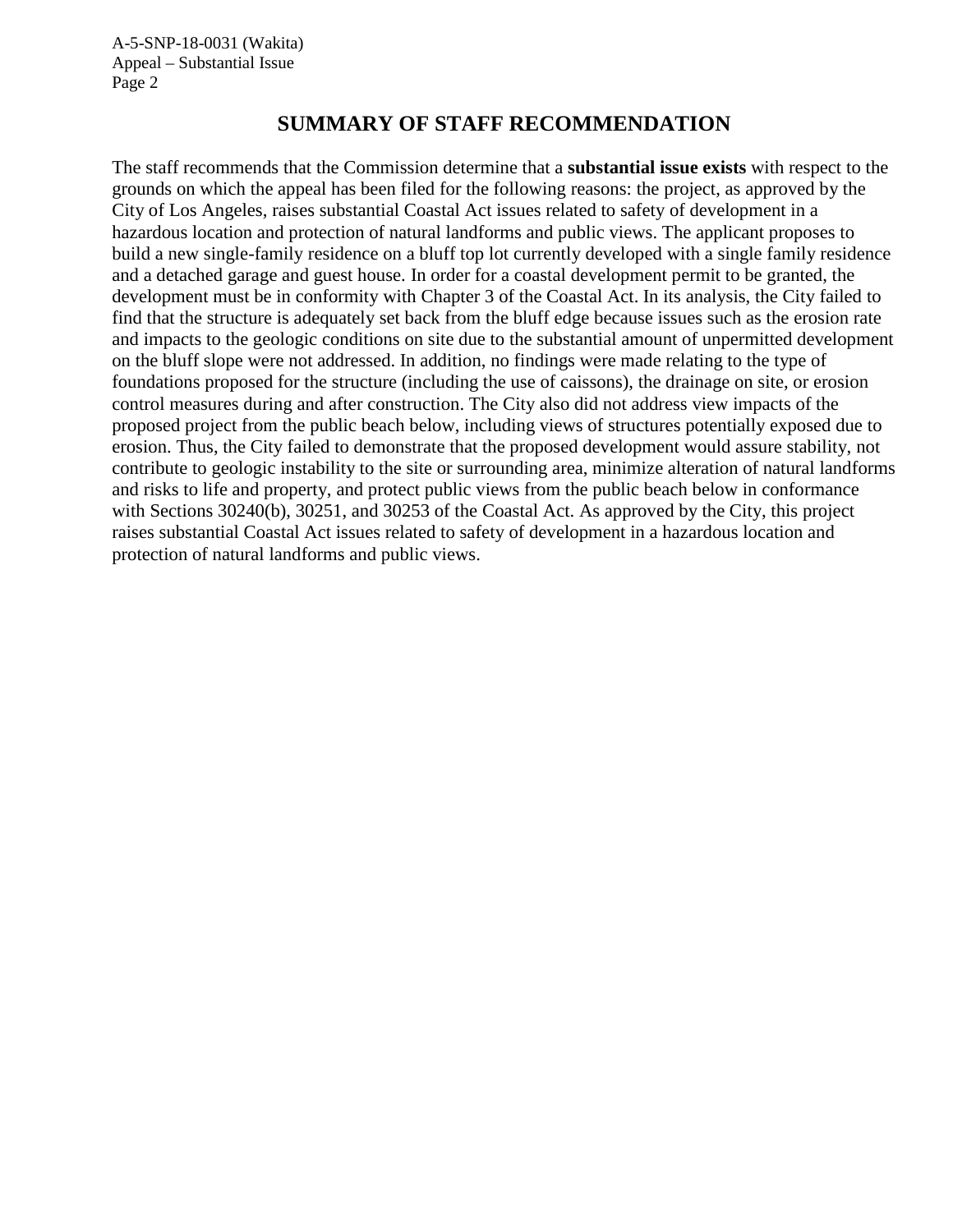# **TABLE OF CONTENTS**

|  | VI. FINDINGS AND DECLARATIONS - SUBSTANTIAL ISSUE |  |
|--|---------------------------------------------------|--|
|  |                                                   |  |
|  |                                                   |  |
|  |                                                   |  |

#### **[APPENDICES](#page-11-0)**

[Appendix A - Substantive File Documents](#page-11-0)

#### **[EXHIBITS](https://documents.coastal.ca.gov/reports/2018/6/th9c/th9c-6-2018-exhibits.pdf)**

[Exhibit 1 – Project Location](https://documents.coastal.ca.gov/reports/2018/6/th9c/th9c-6-2018-exhibits.pdf)  [Exhibit 2 – Local CDP DIR-2017-3804](https://documents.coastal.ca.gov/reports/2018/6/th9c/th9c-6-2018-exhibits.pdf)  [Exhibit 3 – Appeal](https://documents.coastal.ca.gov/reports/2018/6/th9c/th9c-6-2018-exhibits.pdf)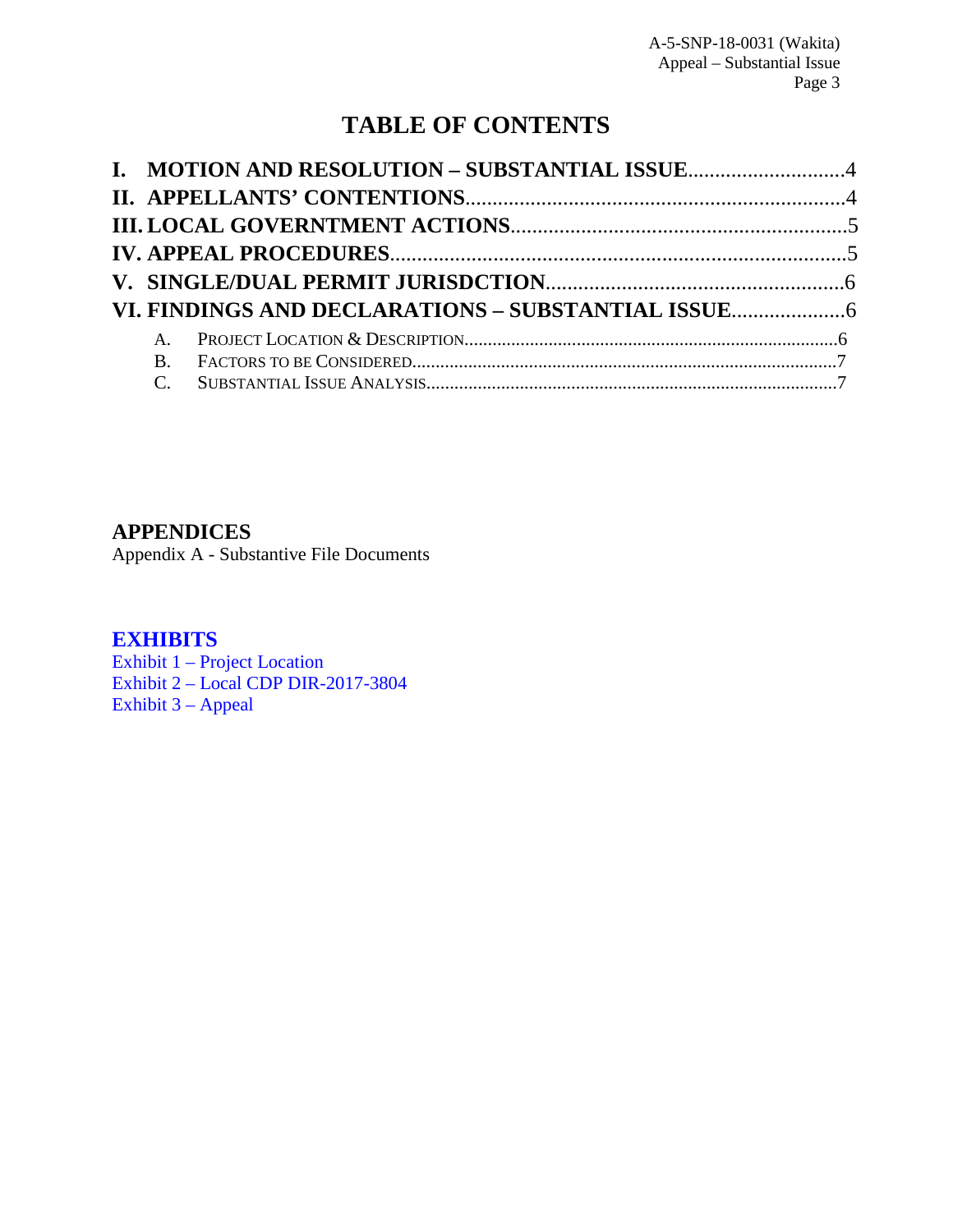### <span id="page-3-0"></span>**I. MOTION AND RESOLUTION – SUBSTANTIAL ISSUE**

**Motion:** *I move that the Commission determine that Appeal No. A-5-SNP-18-0031 raises NO Substantial Issue with respect to the grounds on which the appeal has been filed under § 30602 of the Coastal Act.*

Staff recommends a **NO** vote. Failure of this motion will result in a de novo hearing on the application, and adoption of the following resolution and findings. Passage of this motion will result in a finding of No Substantial Issue and the local action will become final and effective. The motion passes only by an affirmative vote of the majority of the appointed Commissioners present.

#### **Resolution:**

*The Commission hereby finds that Appeal No. A-5-SNP-18-0031 presents A SUBSTANTIAL ISSUE with respect to the grounds on which the appeal has been filed under § 30602 of the Coastal Act regarding consistency with Chapter 3 policies of the Coastal Act*.

# <span id="page-3-1"></span>**II. APPELLANT'S CONTENTIONS**

The City-approved local CDP authorizes the demolition of an approximately 1,319 sf. single family residence and detached 324 sf. guest house and 477 sf. garage and construction of a 1 story, 17-ft. high, 1,590 sf. single family residence with attached 2-car garage on a bluff top lot in the community of San Pedro.

The appeal was filed by the Executive Director of the Coastal Commission **[\(Exhibit 3\)](https://documents.coastal.ca.gov/reports/2018/6/th9c/th9c-6-2018-exhibits.pdf)**. The appellant contends the following:

The City of Los Angeles describes the subject lot as being relatively flat for 130 feet from the property line adjacent to Paseo del Mar in to the predicted [estimated] bluff edge where the lot continues to extend 260 feet down an approximately 110-foot high bluff to a narrow rocky beach below. Although the City found that State and local building codes would minimize structural and seismic impacts, the City failed to make adequate findings to confirm that the project is consistent with Sections 30251 and 30253 of the Coastal Act.

Due to the proposed project's location on a coastal bluff in a geologically hazardous area, as designated in the certified Land Use Plan for the San Pedro community, it has the potential to be impacted by a variety of coastal hazards, including erosion, and to have a visual impact from the public rocky beach below. In its staff report dated February 13, 2018, the City states that the development is set back 30 feet from the bluff edge and that a slope analysis was required; however, issues such as the erosion rate were not addressed in the City's report. The anticipated lifetime for most single family residences is 75-100 years; thus, the predicted bluff edge should be evaluated considering not only historical bluff erosion and retreat, but also acceleration of retreat due to sea level rise and other climatic impacts for the lifetime of the proposed residence, which the City did not address. Therefore, the City failed to find that the structure is adequately set back from the bluff edge. The City also failed to address the substantial amount of unpermitted development on the bluff slope which may impact the geologic conditions on site and, thus, should be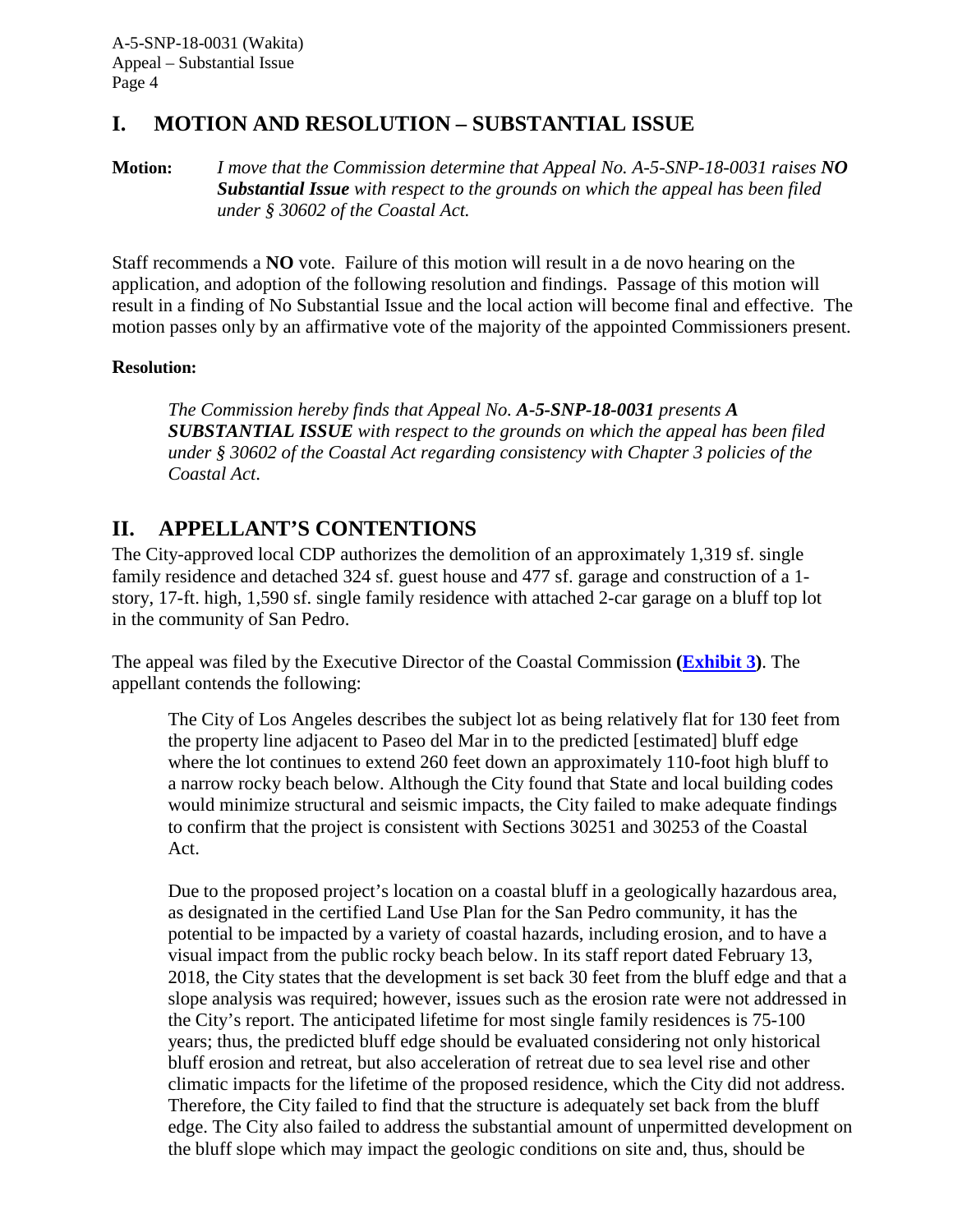incorporated in the evaluation of the bluff edge and associated appropriate setback for the proposed residence. In addition, no findings were made relating to the type of foundations proposed for the structure (including the use of caissons), the drainage on site, or erosion control measures during and after construction. The City also did not address view impacts of the proposed project from the beach, including views of structures potentially exposed due to erosion. Thus, the City did not demonstrate that the proposed development would assure stability, not contribute to geologic instability, minimize alteration of natural landforms and risks to life and property, and protect public views from the public beach below in conformance with Sections 30251 and 30253 of the Coastal Act.

### <span id="page-4-0"></span>**III. LOCAL GOVERNMENT ACTION**

On January 18, 2018, the Director of City Planning held a public hearing for Local CDP DIR-2017-3804-CDP-MEL for the project. The local CDP was not appealed to the City. On February 13, 2018, the Director of City Planning issued a determination letter approving the project. The City's Notice of Final Local Action for the local CDP was received in the Coastal Commission's Long Beach Office on March 29, 2018, and the Coastal Commission's required twenty workingday appeal period was established. On April 26, 2018, one appeal was received from the Executive Director **[\(Exhibit 3\)](https://documents.coastal.ca.gov/reports/2018/6/th9c/th9c-6-2018-exhibits.pdf)**. No other appeals were received prior to the end of the appeal period on April 26, 2018.

# <span id="page-4-1"></span>**IV. APPEAL PROCEDURES**

Section 30600(b) of the Coastal Act provides that prior to certification of its LCP, a local jurisdiction may, with respect to development within its area of jurisdiction in the coastal zone and consistent with the provisions of Sections 30604, 30620 and 30620.5, establish procedures for the filing, processing, review, modification, approval or denial of a coastal development permit. Pursuant to this provision, the City of Los Angeles developed a permit program in 1978 to exercise its option to issue local coastal development permits. Sections 13301-13325 of Title 14 of the California Code of Regulations provide procedures for issuance and appeals of locally issued coastal development permits. Section 30602 of the Coastal Act allows *any* action by a local government on a coastal development permit application evaluated under Section 30600(b) to be appealed to the Commission. The standard of review for such an appeal is the Chapter 3 policies of the Coastal Act. [Cal. Pub. Res. Code §§ 30200 and 30604.]

After a final local action on a local CDP application, the Coastal Commission must be noticed within five days of the decision. After receipt of such a notice, which contains all the required information, a twenty working-day appeal period begins during which any person, including the applicant, the Executive Director, or any two members of the Commission, may appeal the local decision to the Coastal Commission. [Cal. Pub. Res. Code § 30602.] As provided under section 13318 of Title 14 of the California Code of Regulations, the appellant must conform to the procedures for filing an appeal as required under section 13111 of Title 14 of the California Code of Regulations, including the specific grounds for appeal and a summary of the significant question raised by the appeal.

The action currently before the Commission is to find whether there is a "substantial issue" or "no substantial issue" raised by the appeal of the local approval of the proposed project. Sections 30621 and 30625(b)(1) of the Coastal Act require a de novo hearing of the appealed project unless the Commission determines that no substantial issue exists with respect to the grounds for appeal.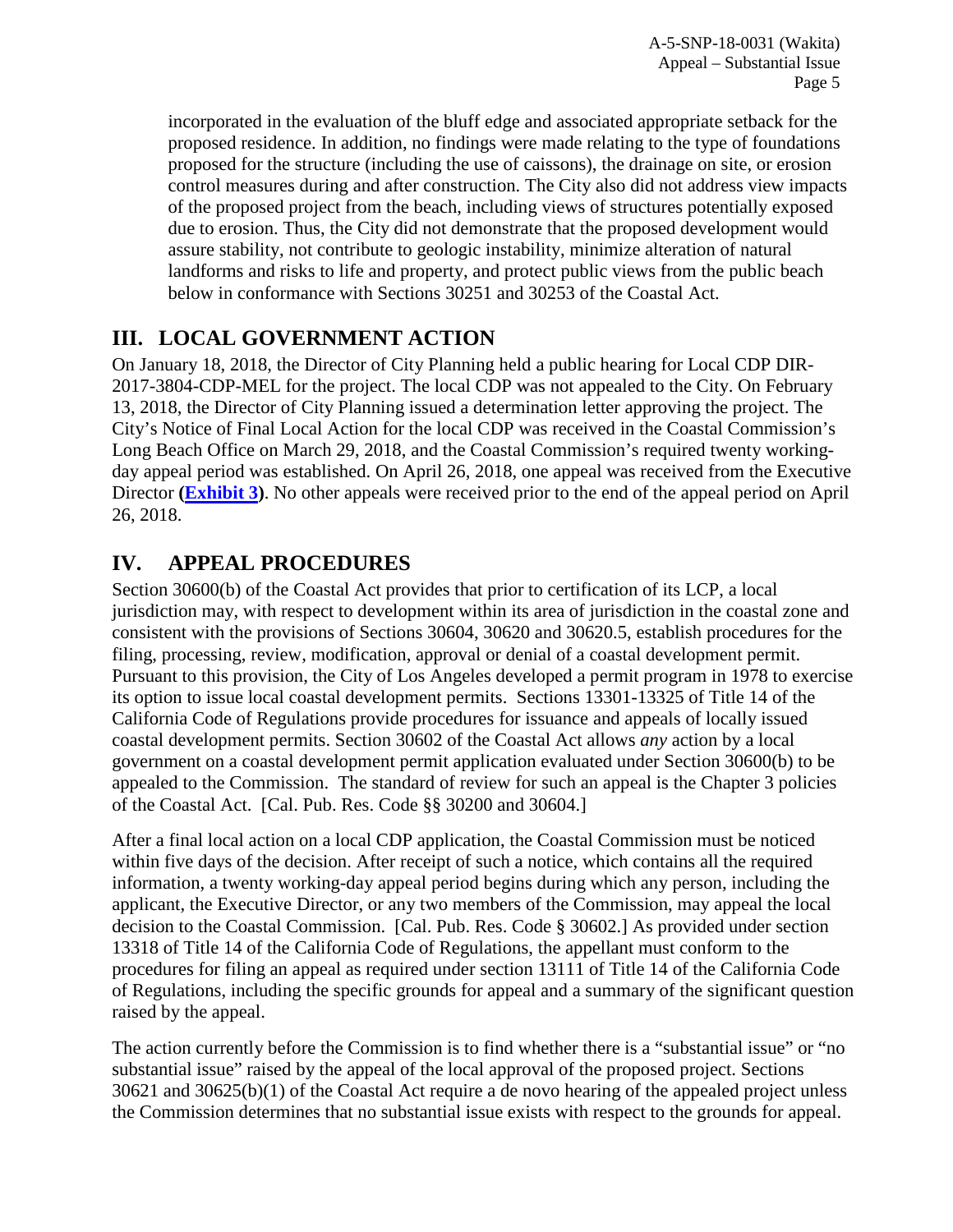Commission staff recommends a finding of **substantial issue**. If the Commission decides that the appellant's contentions raise no substantial issue as to conformity with Chapter 3 of the Coastal Act, the action of the local government becomes final. Alternatively, if the Commission finds that a substantial issue exists with respect to the conformity of the action of the local government with the Chapter 3 policies of the Coastal Act, the local CDP is voided and the Commission typically continues the public hearing to a later date in order to review the coastal development permit as a de novo matter. [Cal. Pub. Res. Code §§ 30621 and 30625.] Section 13321 of the Coastal Commission regulations specifies that de novo actions will be heard according to the procedures outlined in Sections 13114 and 13057-13096 of the Commission's regulations.

If there is no motion from the Commission to find no substantial issue, it will be presumed that the appeal raises a substantial issue and the Commission will schedule the de novo phase of the public hearing on the merits of the application for a future Commission meeting. A de novo public hearing on the merits of the application uses the Chapter 3 policies of the Coastal Act. Sections 13110-13120 of Title 14 of the California Code of Regulations further explain the appeal hearing process.

If the Commission decides to hear arguments and vote on the substantial issue question, those who are qualified to testify at the hearing, as provided by Section 13117 of Title 14 of the California Code of Regulation, will have three minutes per side to address whether the appeal raises a substantial issue. The only persons qualified to testify before the Commission at the substantial issue portion of the appeal process are the applicant, persons who opposed the application before the local government (or their representatives), and the local government. Testimony from other persons must be submitted in writing. The Commission will then vote on the substantial issue matter. It takes a majority of Commissioners present to find that the grounds for the appeal raise no substantial issue.

# <span id="page-5-0"></span>**V. SINGLE/DUAL PERMIT JURISDICTION AREA**

Within the areas specified in Section 30601, which is known in the City of Los Angeles permit program as the *Dual Permit Jurisdiction* area, the Coastal Act requires that any development which receives a local CDP permit also obtain a second (or "dual") CDP from the Coastal Commission. The proposed project site is located within the *Dual Permit Jurisdiction Area*. The Commission's standard of review for the proposed development in the *Dual Permit Jurisdiction* area and the *Single Permit Jurisdiction* area is the Chapter 3 policies of the Coastal Act. For projects located outside the areas identified in Section 30601 (i.e., projects in the *Single Permit Jurisdiction*), the City of Los Angeles local CDP is the only CDP required.

# <span id="page-5-1"></span>**VI. FINDINGS AND DECLARATIONS – SUBSTANTIAL ISSUE**

# <span id="page-5-2"></span>**A. PROJECT DESCRIPTION & LOCATION**

The applicant is proposing to demolish an approximately 1,319 sf. single family residence and detached 801 sf. guest house (324 sf.) and garage (477 sf.) and construct a 1-story, 17-ft. high, 1,590 sf. single family residence with an attached 2-car garage. The proposal also includes a, new gate, improved driveway, and new concrete pavers landward of the proposed residence and a new "self-contained" swim spa seaward of the proposed residence. The subject lot is currently developed with a single family residence, built in 1939, and a detached garage and guest house. In addition, the bluff slope is currently developed with unpermitted decks, planters, and hardscape structures which, according to the applicant, were constructed by the applicant in 2003 to protect the property from hazards due to bluff erosion.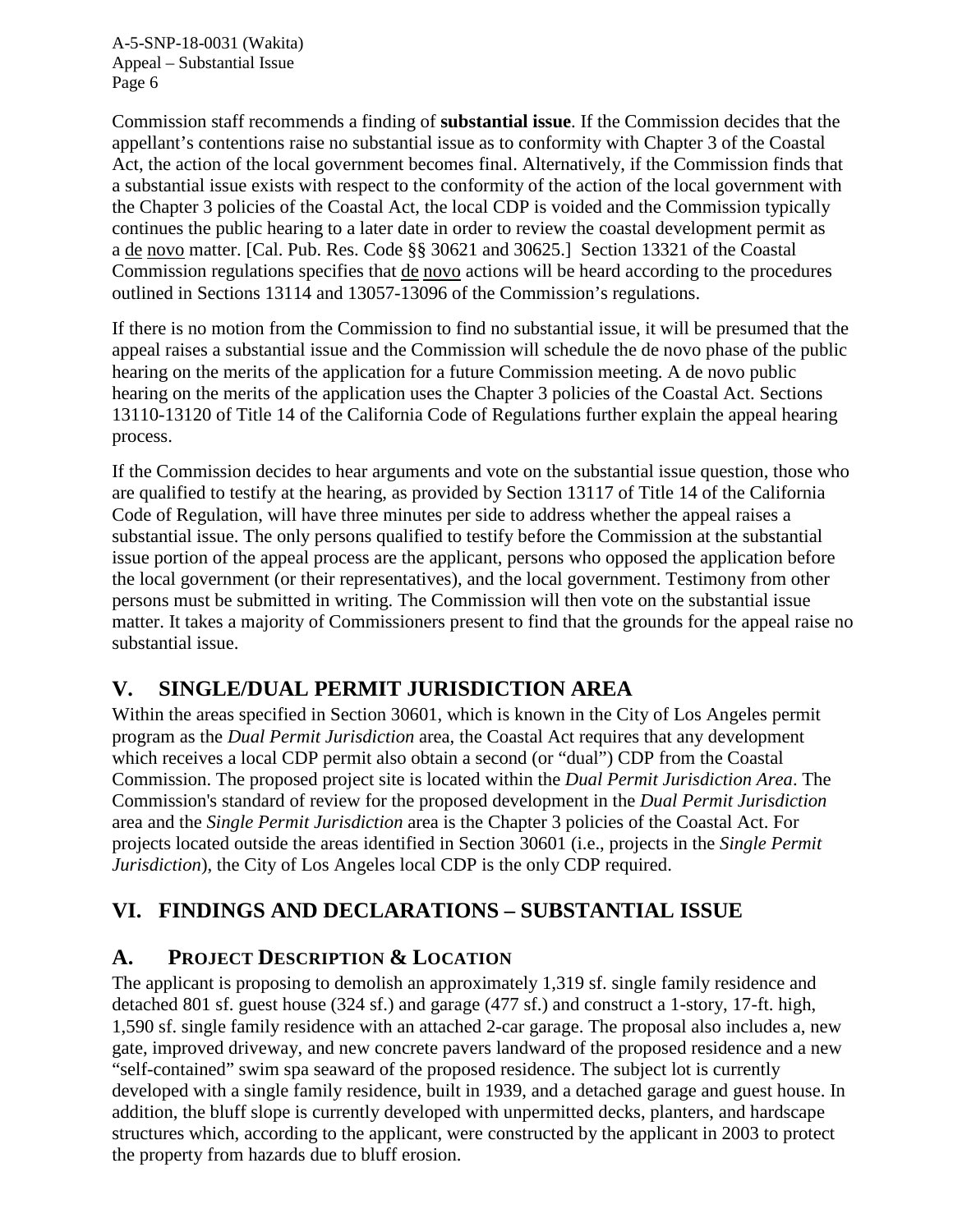The project site is an approximately 19,555 sq. ft. lot located at 1207 Paseo del Mar, San Pedro in the City of Los Angeles, Los Angeles County **[\(Exhibit 1\)](https://documents.coastal.ca.gov/reports/2018/6/th9c/th9c-6-2018-exhibits.pdf)**. The lot has a land use designation of Low Residential and is zoned R1-1XL by the City of Los Angeles. The top of the lot is relatively level extending from Paseo del Mar seaward to the estimated bluff edge approximately 130 feet seaward of the north property line. From the predicted bluff edge, the lot descends approximately 260 feet down a 110-foot high bluff at various angles ranging, on average, from approximately 20 degrees to 40 degrees to the Pacific Ocean and includes a narrow public rocky beach at the toe of the bluff. The property is located in a largely single family residential neighborhood approximately 400 feet from Wilders Addition Park **[\(Exhibit 1\)](https://documents.coastal.ca.gov/reports/2018/6/th9c/th9c-6-2018-exhibits.pdf)**.

### <span id="page-6-0"></span>**B. FACTORS TO BE CONSIDERED IN SUBSTANTIAL ISSUE ANALYSIS**

Section 30625(b)(1) of the Coastal Act states that the Commission shall hear an appeal of a local government action carried out pursuant to Section 30600(b) unless it finds that no substantial issue exists as to conformity with Chapter 3 of the Coastal Act. The term "substantial issue" is not defined in the Coastal Act or its implementing regulations. Section 13115(b) of the Commission's regulation simply indicates that the Commission will hear an appeal unless it "finds that the appeal raises no significant question." In previous decisions on appeals, the Commission had been guided by the following factors:

1. The degree of factual and legal support for the local government's decision that the development is consistent or inconsistent with the relevant provisions of the Coastal Act;

2. The extent and scope of the development as approved or denied by the local government;

3. The significance of the coastal resources affected by the decision;

4. The precedential value of the local government's decision for future interpretations of its LCP; and,

5. Whether the appeal raises local issues, or those of regional or statewide significance.

Even when the Commission chooses not to hear an appeal, appellants nevertheless may obtain judicial review of the local government's coastal permit decision by filing petition for a writ of mandate pursuant to Code of Civil Procedure, Section 1094.5.

Staff is recommending that the Commission find that **a substantial issue exists** with respect to the degree of factual and legal support for the local government's decision that the development is consistent with the provisions of Chapter 3 of the Coastal Act for the reasons set forth below.

#### <span id="page-6-1"></span>**C. SUBSTANTIAL ISSUE ANALYSIS**

As stated in Section IV of this report, the grounds for an appeal of a CDP issued by the local government prior to certification of its LCP are the project's conformity with Chapter 3 policies of the Coastal Act. Any local government CDP issued or denied prior to certification of its LCP may be appealed to the Commission. The Commission shall hear an appeal unless it determines that no substantial issue exists as to conformity with Chapter 3 policies of the Coastal Act.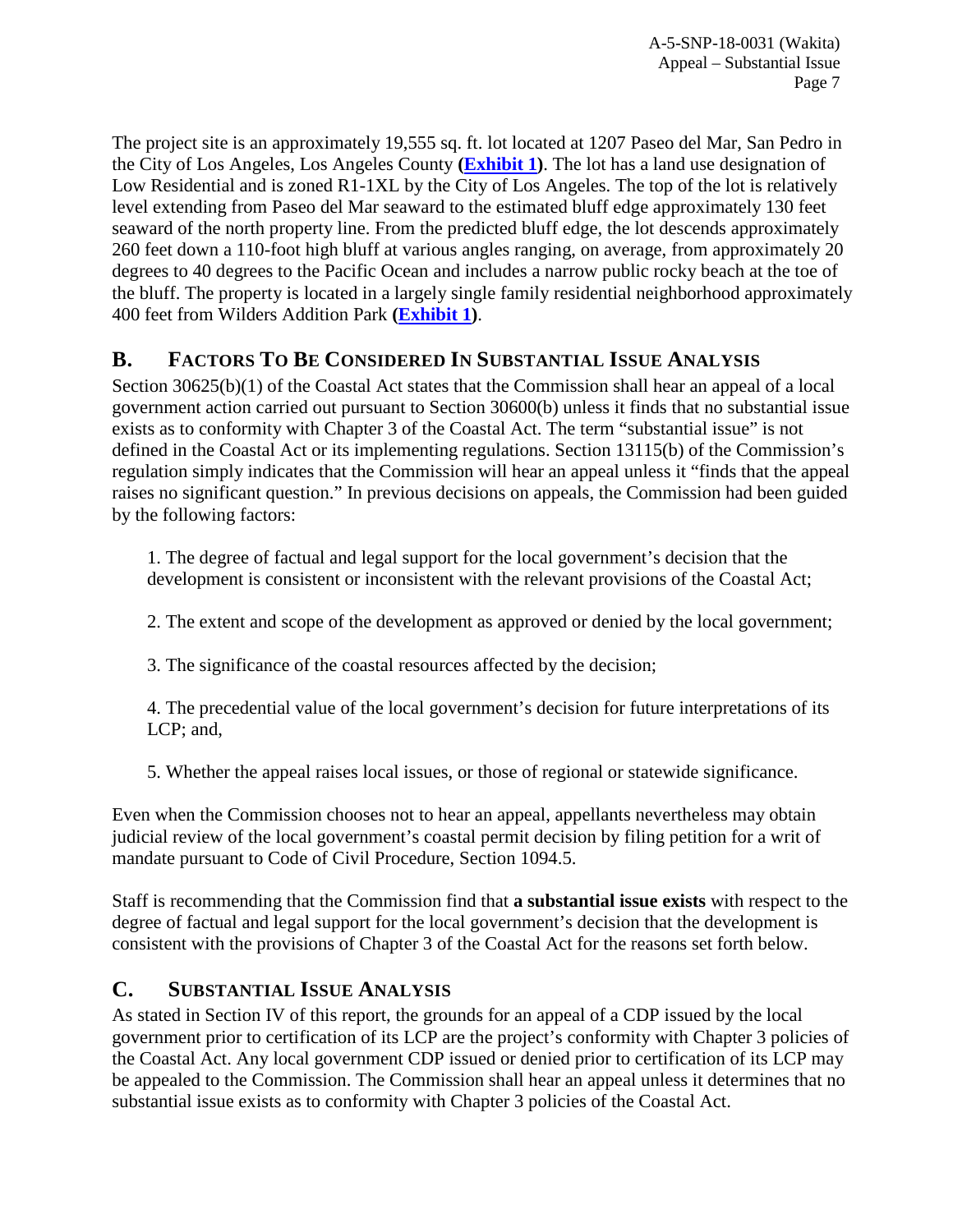Section II of this staff report outlined the appellant's contentions regarding the project. Concerns raised by the appellant include the City-approved project's consistency with sections 30240(b), 30251, and 30253 of the Coastal Act. There is no certified LCP or LUP for this area of the City of Los Angeles. As such, the Coastal Act is the standard of review for this coastal development permit.

The Commission's standard of review for determining whether to hear the appeal is only whether the appeal raises a substantial issue as to conformity with Chapter 3 of the Coastal Act. Cal. Pub. Res. Code § 30625(b)(1); 14 C.C.R. § 13321. The Commission's decision will be guided by the factors listed in the previous section of this report (B. Factors to be Considered in Substantial Issue Analysis).

This appeal raises a substantial issue as to conformity with Chapter 3 of the Coastal Act (Cal. Pub. Res. Code §§ 30200-30265.5).<sup>[1](#page-7-0)</sup> The City's Director Determination for Local CDP No. DIR-2017-3804 issued by the City of Los Angeles states that the City applied the policies of Chapter 3 of the Coastal Act and concluded, in part, that the development, as proposed and conditioned by the City, would be consistent with Chapter 3 of the Coastal Act and would not prejudice the ability of the City to prepare an LCP for the San Pedro Coastal Zone **[\(Exhibit 2\)](https://documents.coastal.ca.gov/reports/2018/6/th9c/th9c-6-2018-exhibits.pdf)**.

A substantial issue exists with respect to the proposed project's conformance with Chapter 3 of the Coastal Act, and with the approval of the Local CDP No. DIR-2017-3804, because the Cityapproved project does not provide sufficient evidence that the proposed development would assure stability, not contribute to geologic instability to the site or surrounding area, minimize alteration of natural landforms and risks to life and property, and protect public views from the public beach below in conformance with Sections 30240(b), 30251, and 30253 of the Coastal Act.

#### **Relevant Coastal Act policies:**

Coastal Act Section 30240(b) states:

*Development in areas adjacent to environmentally sensitive habitat areas and parks and recreation areas shall be sited and designed to prevent impacts which would significantly degrade those areas, and shall be compatible with the continuance of those habitat and recreation areas.* 

Coastal Act Section 30251 states, in part:

*The scenic and visual qualities of coastal areas shall be considered and protected as a resource of public importance. Permitted development shall be sited and designed to protect views to and along the ocean and scenic coastal areas, to minimize the alteration of natural land forms, to be visually compatible with the character of surrounding areas, and, where feasible, to restore and enhance visual quality in visually degraded areas.* 

#### Coastal Act Section 30253 states, in part:

*New development shall do all of the following:* 

 *(a) Minimize risks to life and property in areas of high geologic, flood, and fire hazard.* 

<span id="page-7-0"></span> $\overline{a}$  $1$  Unless otherwise indicated, all subsequent statutory references are to sections within the Coastal Act. Cal. Pub. Res. Code §§ 30000 *et seq.*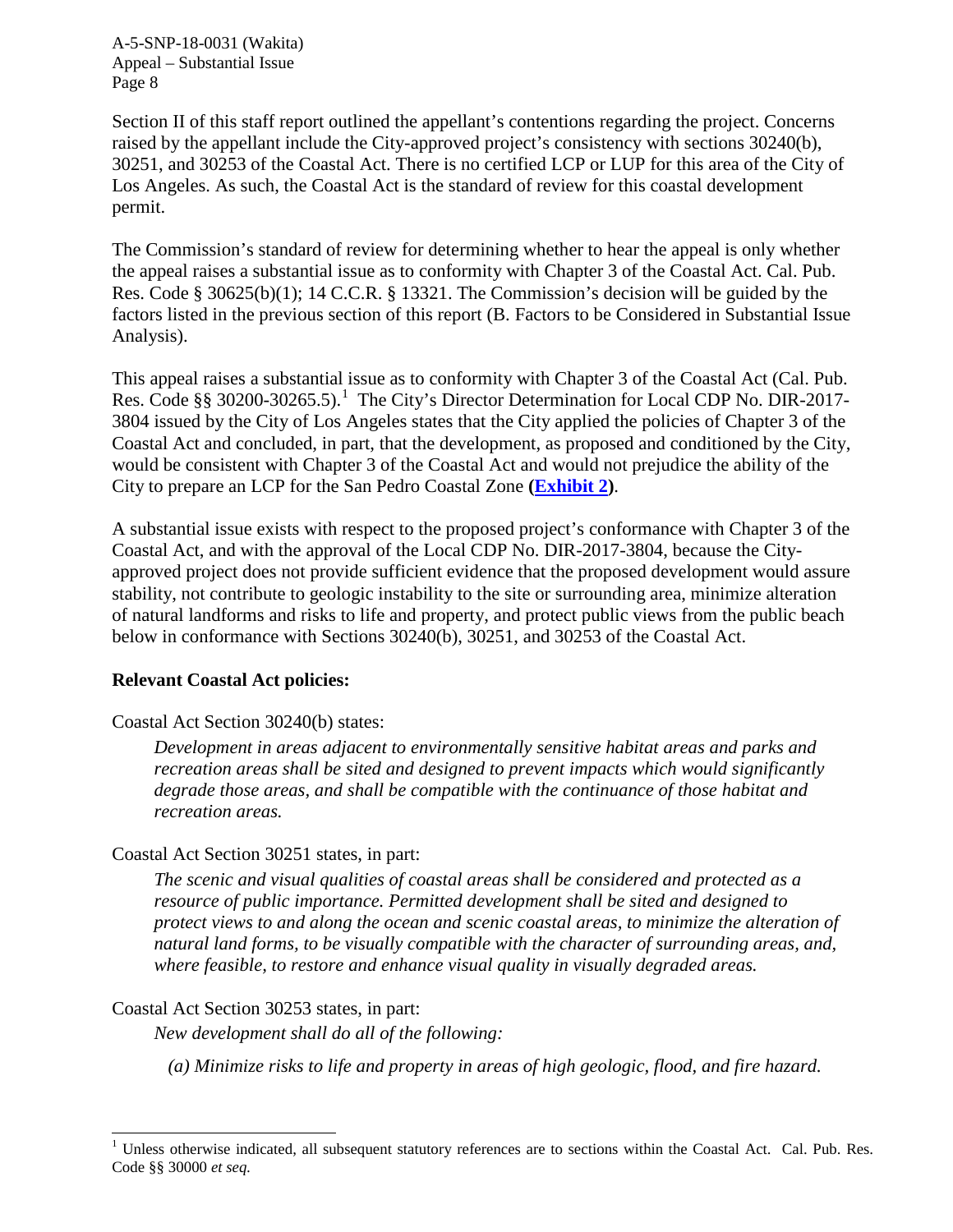*(b) Assure stability and structural integrity, and neither create nor contribute significantly to erosion, geologic instability, or destruction of the site or surrounding area or in any way require the construction of protective devices that would substantially alter natural landforms along bluffs and cliffs.* 

The issues of geologic stability, preservation of the quality of recreational areas, and scenic and visual resources are important and substantial issues. Sections 30240(b), 30251, and 30253 of the Coastal Act mandate protection of the quality of scenic and visual coastal areas and limitations on development in hazardous areas. As such, the Commission has carefully reviewed projects like the City-approved development. The City, in its findings in the staff report for the subject local CDP, did not provide adequate analysis of the development's impacts on public views from the beach or the appropriateness of the setback from the proposed bluff edge. The City's staff report states, in relevant part:

*"Section 30240 [of the Coastal Act] Environmentally Sensitive Habitat Areas. The project will not impact any marine resources. The site is adjacent to the coastline, and will not have any identifiable effect on the Pacific Ocean."* 

*"Section 30251 [of the Coastal Act] states the importance of preserving and protecting the scenic and visual qualities of coastal areas, protecting views to and along the ocean, minimizing the alteration of natural land forms , to be visually compatible with the character of the surrounding areas, and, where feasible, to restore and enhance visual quality in visually degraded areas. The project's location results in no impact on scenic or visual qualities of coastal areas or prominent natural landforms. According to the San Pedro Specific Plan the site is not located in the dedicated visual corridors and scenic view sites." [Emphasis added]* 

*"Section 30253 [of the Coastal Act] requires new development to minimize risks to life and property in areas of high geologic, flood, and fire hazard, minimize impacts along bluffs and cliffs, and protect special communities and neighborhoods that are popular visitor destination points for recreational uses. The subject property is within a Hillside area, a Special Grading Area, and a landslide area, therefore a slope analysis was required to assure land is suitable for development. The site is also located in a tsunami inundation zone, and is approximately 4 kilometers from the nearest fault (Palos Verdes Fault Zone). However, the project is required to comply with state and local building codes that would minimize structural and seismic impacts." [Emphasis added]*

In the City's staff report dated February 13, 2018, the background description of the property acknowledged that the project site is located on a coastal bluff within a designated Hillside Area, Special Grading Area, and Landslide area and that the bluff edge is approximately 130 feet from the property line adjacent to Paseo del Mar. However, there was no bluff edge determination in the City's record nor was the bluff edge called out in any of the project plans or supplemental documents. The City's record did contain a slope band analysis and floor area ratios (FAR); however, the scope of the analysis did not detail how the FAR was calculated, the location of the bluff edge, the location of the proposed development, the erosion rate, or the factor of safety of the site. The discussion of the slope analysis was similarly limited to the statement that the development is set back 30 feet from the bluff edge and that a slope analysis was required. Considering the shape of the 490 contour line and the topography illustrated in the slope band analysis, it appears that the bluff edge may be within ten feet of the proposed residence and may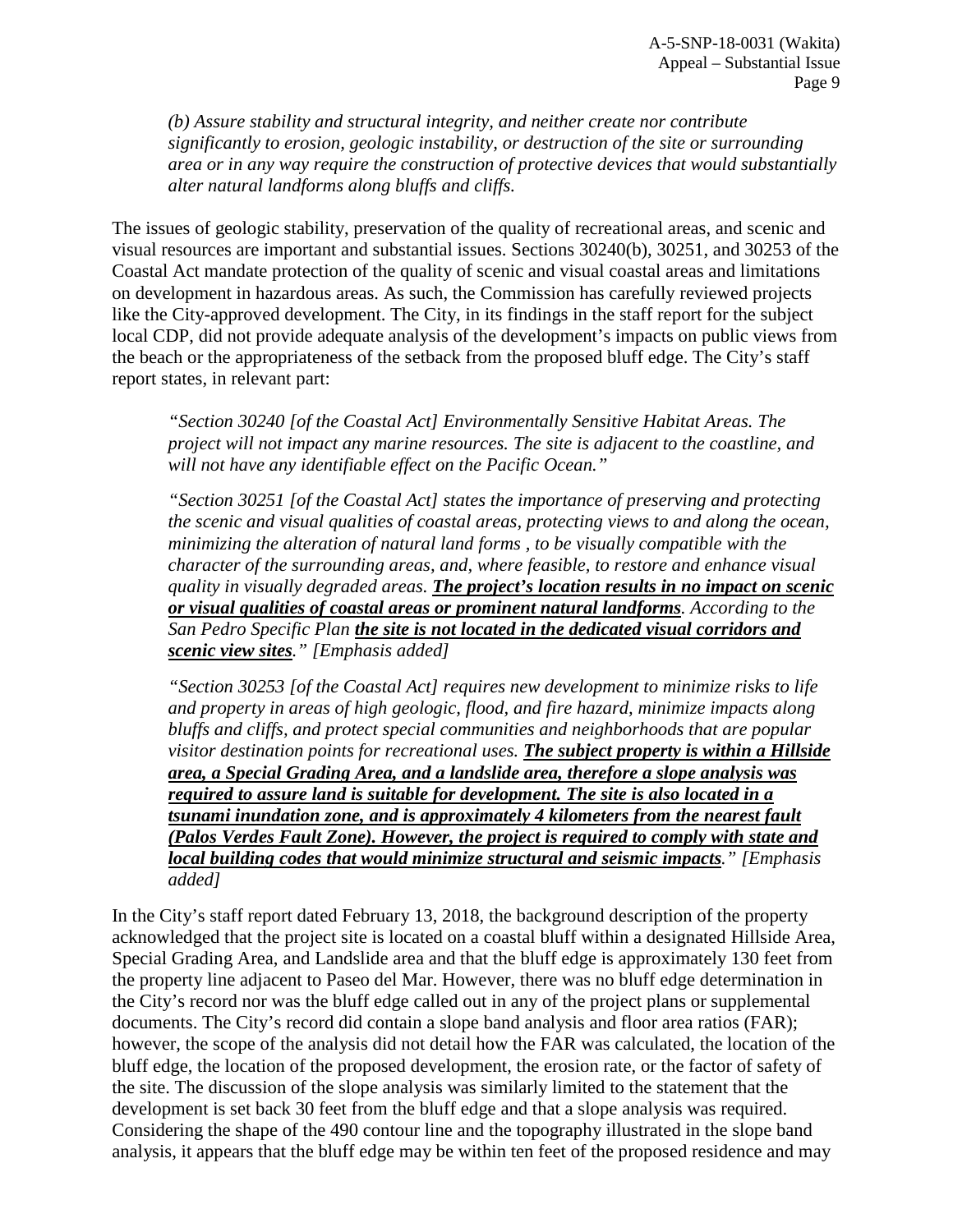be landward of proposed and existing accessory structures. Additionally, the anticipated lifetime for most single family residences is 75-100 years; thus, the predicted bluff edge should be evaluated considering not only historical bluff erosion and retreat, but also acceleration of retreat due to sea level rise and other climatic impacts for the expected lifetime of the proposed residence. The City did not address the location of the bluff edge, the historical erosion rate, or an accelerated erosion rate accounting for sea level rise. Therefore, the City failed to find that the structure is adequately set back from the bluff edge.

The City also failed to address the substantial amount of unpermitted development—stone decks, wood decks, concrete, stone, steps and composite material landings, tile, and planters—on the bluff slope which may impact the drainage and geologic conditions on site and, thus, should be incorporated in the evaluation of the bluff edge and associated appropriate setback for the proposed residence. In addition, no findings were made relating to the type of foundations proposed for the structure (including the use of caissons and their design, location, setback from the bluff edge, or relation to the slope's factor of safety), the drainage on site, or erosion control measures during and after construction. Thus, the City did not provide adequate evidence that the project is consistent with Sections 30253 and 30240(b) of the Coastal Act.

In addition, the City's findings related to visual impacts was limited to a statement that the project conforms to the 26-foot maximum height limit required in the San Pedro Specific Plan with a maximum height of approximately 17 feet and, therefore, preserves views of the ocean. The City did not make findings regarding the existing views from Paseo del Mar seaward or the impact of the development on such views. The City also does not address visual impacts of the proposed project from the beach, including views of structures potentially exposed due to erosion. Thus, the City did not demonstrate that the proposed development would protect public views from the public beach below in conformance with Sections 30251 of the Coastal Act.

Only with careful review of the project can the Commission ensure that the scenic and visual qualities of the coast are protected and that the geologic hazards are adequately addressed. If it finds that a substantial issue exists, the Commission will have the opportunity to review and act on the project at the subsequent de novo hearing.

Applying the five factors listed in the prior section clarifies that the appeal raises "a substantial issue" with respect to Chapter 3 of the Coastal Act, and therefore, does meet the substantiality standard of Section 30265(b)(1), because the nature of the proposed project and the local government action are not consistent with policies of Chapter 3 of the Coastal Act.

The first factor is the degree of factual and legal support for the local government's decision that the development is consistent or inconsistent with the relevant provisions of the Coastal Act. Due to the proposed project's location on a coastal bluff in a geologically hazardous area, as designated in the certified Land Use Plan for the San Pedro community, it has the potential to be impacted by a variety of coastal hazards, including erosion, and have a visual impact from the public rocky beach below. The City did not address the location of the bluff edge, the historical erosion rate, or an accelerated erosion rate due to sea level rise. The local CDP also does not acknowledge the substantial unpermitted development on the bluff slope or the impact it may have on the site's geologic stability. Therefore, by not analyzing these issues, the City failed to find that the structure is adequately set back from the bluff edge. The City also did not make findings relating to the type of foundations proposed for the structure (including the use of caissons), the drainage on site, or erosion control measures during and after construction. Furthermore, the City did not analyze the visual impacts of the development from the rocky beach and ocean at the base of the bluff slope.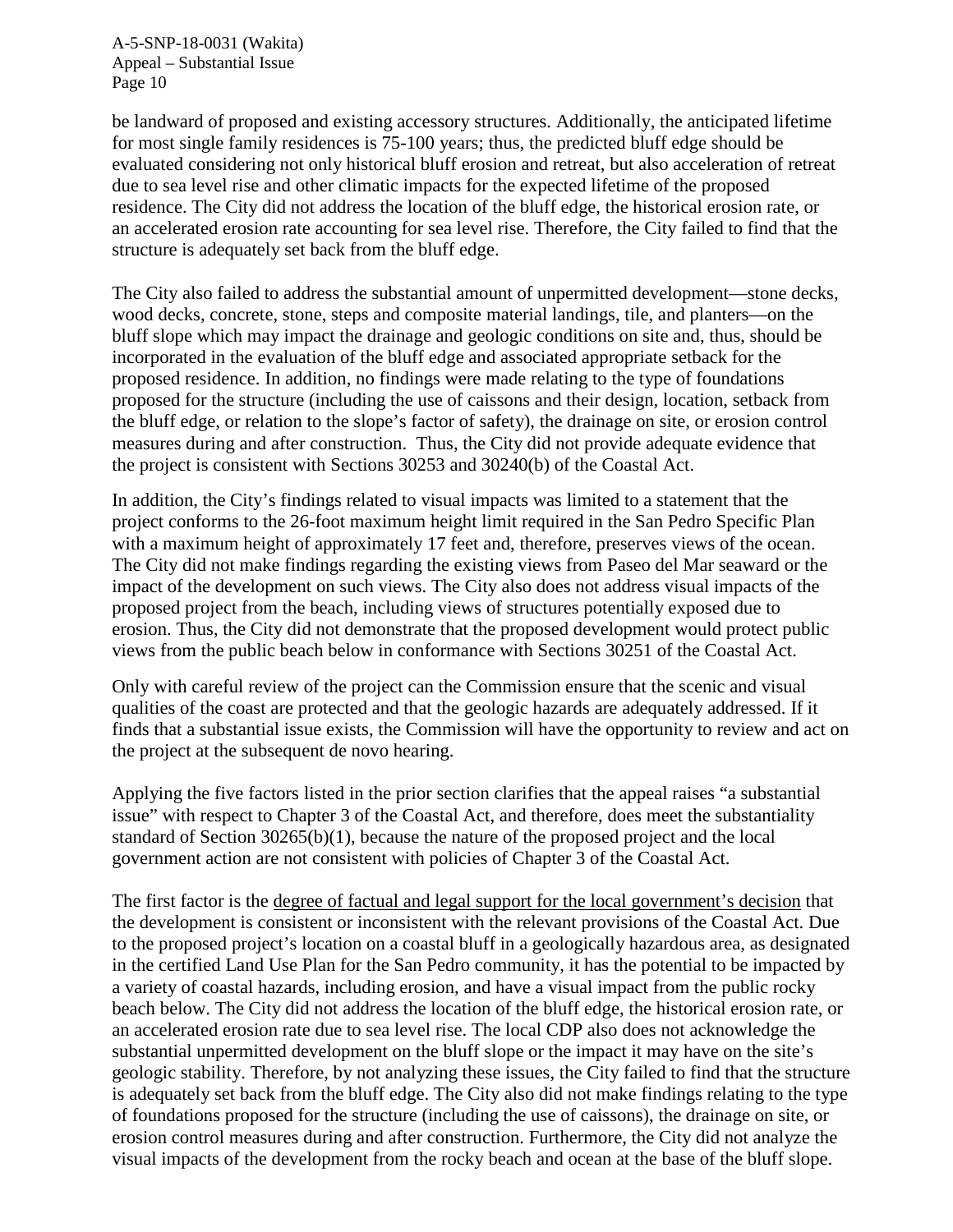Therefore, the Coastal Commission finds that the City provided an inadequate degree of factual and legal support for its decision.

The second factor is the extent and scope of the development as approved or denied by the local government. The City-approved development includes the demolition of an approximately 1,319 sf. single family residence and detached 801 sf. guest house and garage and construction of a 1 story, 17-ft. high, 1,590 sf. single family residence. The proposed new residence is smaller than the existing two structures combined and the maximum height of the proposed structure is 9 feet below the maximum allowable height as described in the San Pedro Specific Plan. The City states that no cut, fill, or export of dirt is proposed; however, without an adequate analysis of the bluff edge and erosion rate, the geologic conditions onsite, or the proposed foundations, it is unclear if excavation and grading to accommodate the proposed new structure, deck segment, and pool would be necessary to ensure an appropriate factor of safety for the structure. In addition, public views from the rocky beach and ocean below were not addressed, including the visual impact of potential exposure of structures due to erosion. Therefore, the extent and scope of the development as approved by the City may not be consistent with the hazard, scenic and visual quality provisions of Chapter 3 of the Coastal Act.

The third factor is the significance of the coastal resources affected by the decision. The project site is located on a coastal bluff approximately 400 feet from a park that contains trails to coastal access points. The rocky beach is located at the base of the bluff at the seaward extent of the subject property. The bluffs are a prominent visual feature along the coast and from the beach. Sections 30240 and 30251 of the Coastal Act explicitly protect the scenic and visual qualities of coastal areas. Therefore, the coastal resources affected by the development are significant.

The fourth factor is the precedential value of the local government's decision for future interpretations of its LCP. The City of Los Angeles does not currently have a certified LCP for the San Pedro area. The coastal resources affected by the City-approved development are significant. As such, the baseline by which these significant resources are reviewed for LCP policy purposes should be as though the coastal bluffs are in a natural state. The local CDP also does not acknowledge the substantial unpermitted development on the bluff slope. In addition, the City did not make adequate findings regarding the appropriate setback for this development from the bluff edge, including findings relating to the impact of sea level rise and the unpermitted development on the bluff's erosion rate. This project, as proposed and conditioned by the City, may also alter the natural state of the prominent coastal bluffs and may prejudice the ability of the City to prepare an LCP that adequately protects scenic, visual, and recreational resources along these bluffs, and protects development from coastal hazards, in conformity with Chapter 3 of the Coastal Act.

The final factor is whether the appeal raises local issues, or those of regional or statewide significance. Although this appeal raises local issues with regard to the specific hazards associated with this bluff top development and the specific views affected by the development, allowing development like this without a thorough analysis of the potential hazards and visual impacts could set a negative precedent city-wide or statewide. Applicants across the state regularly apply for bluff top development, and it is important that the Commission and local jurisdictions consistently carry out the Coastal Act's requirement to protect life and property, as well as preserve scenic bluffs and natural landforms. Allowing the City to permit bluff top development that has not been comprehensively considered would set a bad statewide precedent. In addition, the City's failure to issue CDPs for the prior development of the bluff slope demonstrates the regional significance of the appeal. It is critical to have the Commission consider these apparent errors and provide